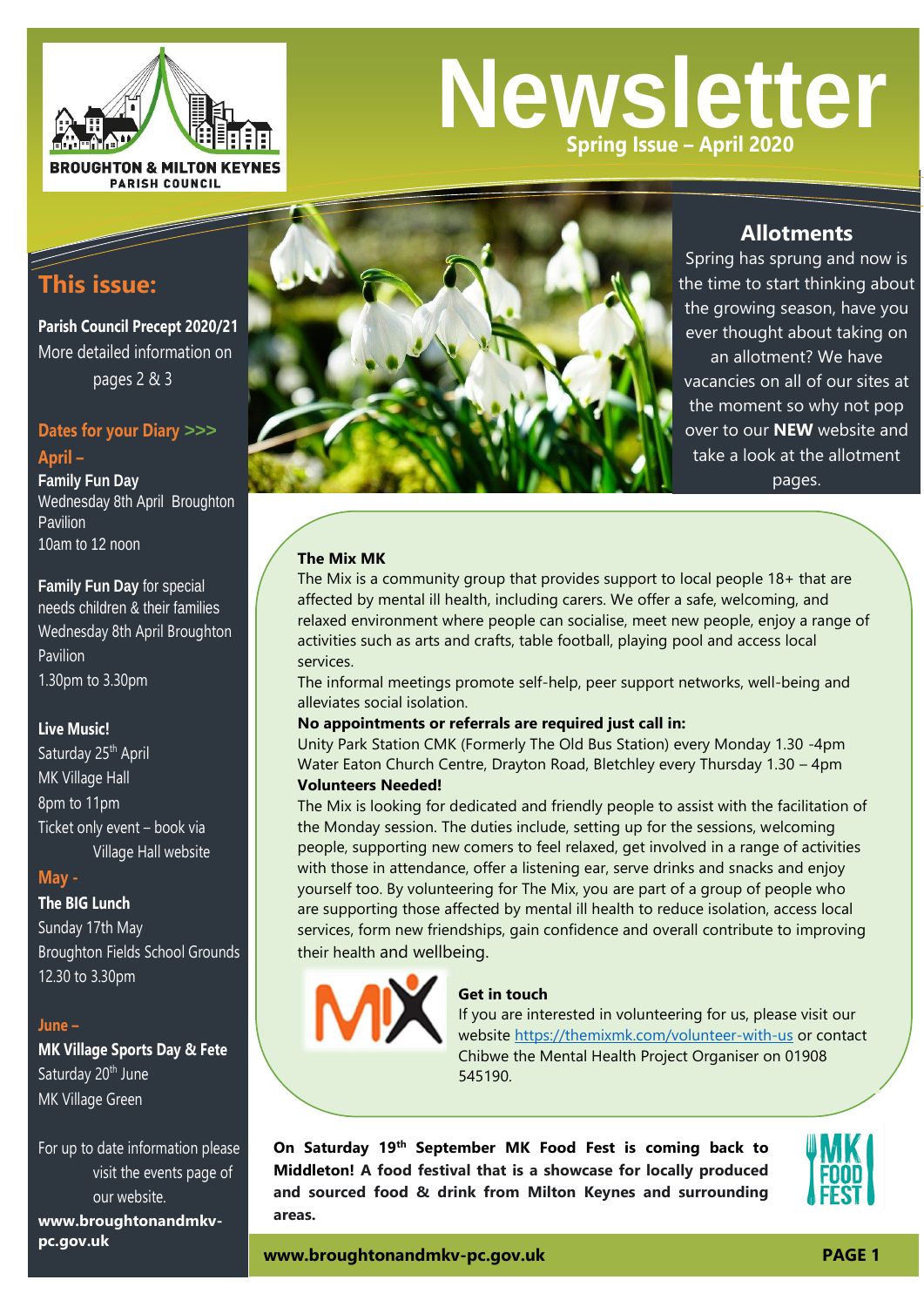## **Waste and Recycling news** *>>>*

#### **Wheelie Bin Pilot**

Starting in June/July Milton Keynes Council will be running a waste collection pilot to compare against the current clear sack recycling system. For more information please visit [www.milton](http://www.milton-keynes.gov.uk/waste-recycling/recycling-pilot)[keynes.gov.uk/waste](http://www.milton-keynes.gov.uk/waste-recycling/recycling-pilot)[recycling/recycling-pilot](http://www.milton-keynes.gov.uk/waste-recycling/recycling-pilot)

If you have any queries email: recycling-pilot@miltonkeynes.gov.uk or call on 01908 252811



#### **Ordering Clear Sacks**

Pop over to Milton Keynes Councils website and there you can order a top up roll of clear sacks, these can be delivered to your home address OR you can choose to click and collect at one of 10 parish council offices, including us!

Once you have chosen to click and collect you will receive an e-mail from Milton Keynes Council to let you know when your sacks are ready to collect from us, then you can pop along to see us with your reference number and we can then issue you with your roll of sacks. Our opening hours for collection are: Mon to Fri 9am – 1pm Mon to Thur 2:30pm – 4pm

# **Broughton and Milton Keynes Parish Council Precept 2020/21**

#### *>>>*

The Parish Council has decided to keep the precept flat for the financial year starting 1 April 2020, meaning no increase on what it was for 2019/20.

Below we explain how the precept is planned to be spent and an explanation of what the precept is and how it is calculated.

> **BUDGET 2020/21 £231,836**

#### **See chart below for where the precept will be spent**



## **In the detailed discussions on setting the precept, the Parish Council has considered the following:**

- The costs of delivering existing services (such as landscaping for our allotments and land); maintaining our assets (for example, the Old Forge in Milton Keynes Village) and making grants to community groups;
- Additional services and/or one-off projects that will benefit the community;
- The income we get from renting our assets; and
- How much we should hold in the bank as reserves. This can be 'ring-fenced' where we have been given specific funds for specific purposes; or, to provide protection against future risks.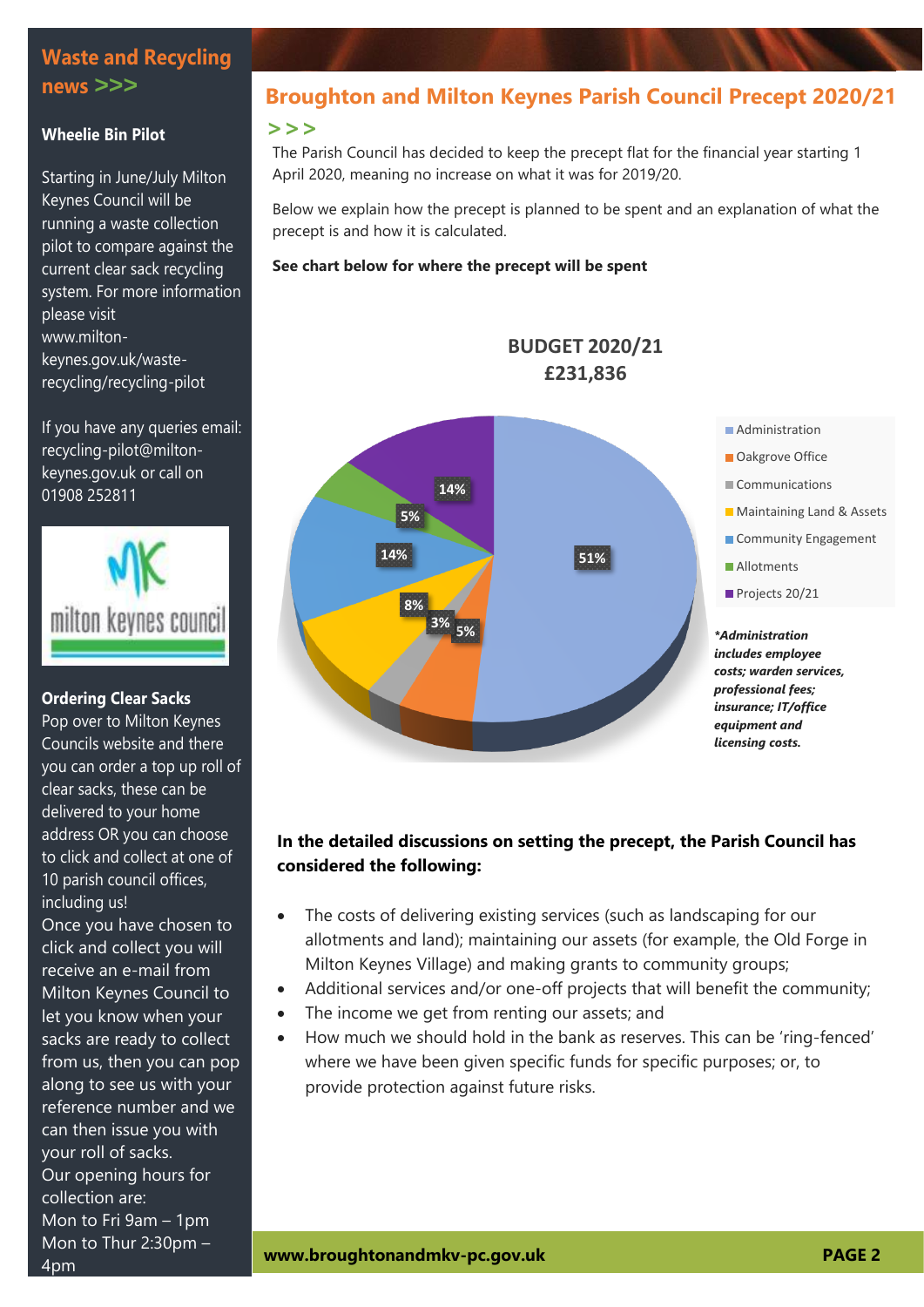## **Community Speed Watch** *>>>*

Since the launch of CSW in November 2017, 1277 offenders (with many repeat offenders) have been reported to Thames Valley Police with the assistance of our local PCSOs. The top speed recorded on a 30mph road, was a whopping 76mph! A small group of community members are involved in the recording and reporting of speeders to TVP and are desperately trying to make our community safer, especially for the younger members of the community, and particularly in our school zones. CSW work tirelessly and voluntarily to make our community safer, with many members of the CSW team also on the Eastern Expansion Area working group with MK Council, ensuring traffic calming measures are put into place with future calming ideas are considered by MKC.



**If you would like to volunteer in any capacity, head over to our Facebook page 'Brooklands and Broughton CSW page'.**

#### **Priorities for 2020/21**

Our priorities for 2020/21 will include:

- 1. Delivering on the projects we initiated in 2019/20, such as essential works to the Old Forge to prevent any deterioration; defibrillator units in the two red phone boxes we own; reimagining the village garden in Milton Keynes Village; and tree works in line with our tree maintenance plan).
- 2. Initiatives to improve youth engagement.
- 3. Targeting ways to improve the look and feel of our community, whether this is litter and street cleanliness, or crime prevention and reducing anti-social behaviour.
- 4. Modernising the lighting in the overflow parking at Middleton Pavilion to make it more environmentally friendly and reduce the risk of anti-social behaviour.
- 5. Appointing a new Community Officer to help our operational team deliver more services on the ground across the Parish.
- 6. Marking the VE Day commemoration.

In delivering all this we're always looking for your help and ideas.

You'll see us continue to build on the great engagement we're getting through our social media sites, our updated website and quarterly newsletters. We'll be running a Parish-wide survey again this year with some specific polls on where we should focus our efforts – please look out for these and share your points of view – your feedback matters to us

Plus, we're pretty sure that we have people in our community with the skills and passion we need to deliver some of these initiatives. You don't need to be a Parish Councillor to be involved in delivering projects in our community, Please, if you see something you feel you can help with or maybe you're part of a community group that shares a common interest, get in touch – we'd love your help!

#### **What is the precept?**

The precept is the Parish Council's share of the council tax and is shown on your council tax bill. It is calculated by the Parish Council forecasting how much money it is going to need the following year to deliver services to its local community. This is then divided by the number of properties in our Parish that fall into Band D Council (mid-range). Based on the figures that Milton Keynes Council supplies this is 5,614 properties.

We are a rapidly expanding and evolving Parish – here are some projected population figures for your information.

| Year            | 2011 | 2013 | 2015  | 2017  | 2019  | 2021  | 2023  |
|-----------------|------|------|-------|-------|-------|-------|-------|
| Population 8100 |      | 9060 | 11750 | 13800 | 17100 | 18700 | 19300 |

In fact, we are already within the top five of 48 parish councils (population wise) across Milton Keynes.

As in the case of Council Tax, the local precept payable by households will vary according to the tax band of the property you live in.

The illustration below shows the precept per household, based on the charge of £33.69 per Band D Property.

| Tax<br>Band | AΒ   | ◡      |        |        | -          |        |               |        |
|-------------|------|--------|--------|--------|------------|--------|---------------|--------|
| Precept     | 8.87 | £26.28 | £29.98 | £33.69 | £41<br>.10 | £48.51 | £56.26<br>f56 | £67.38 |

**[www.broughtonandmkv-pc.gov.uk](http://www.broughtonandmkv-pc.gov.uk/) PAGE 3**